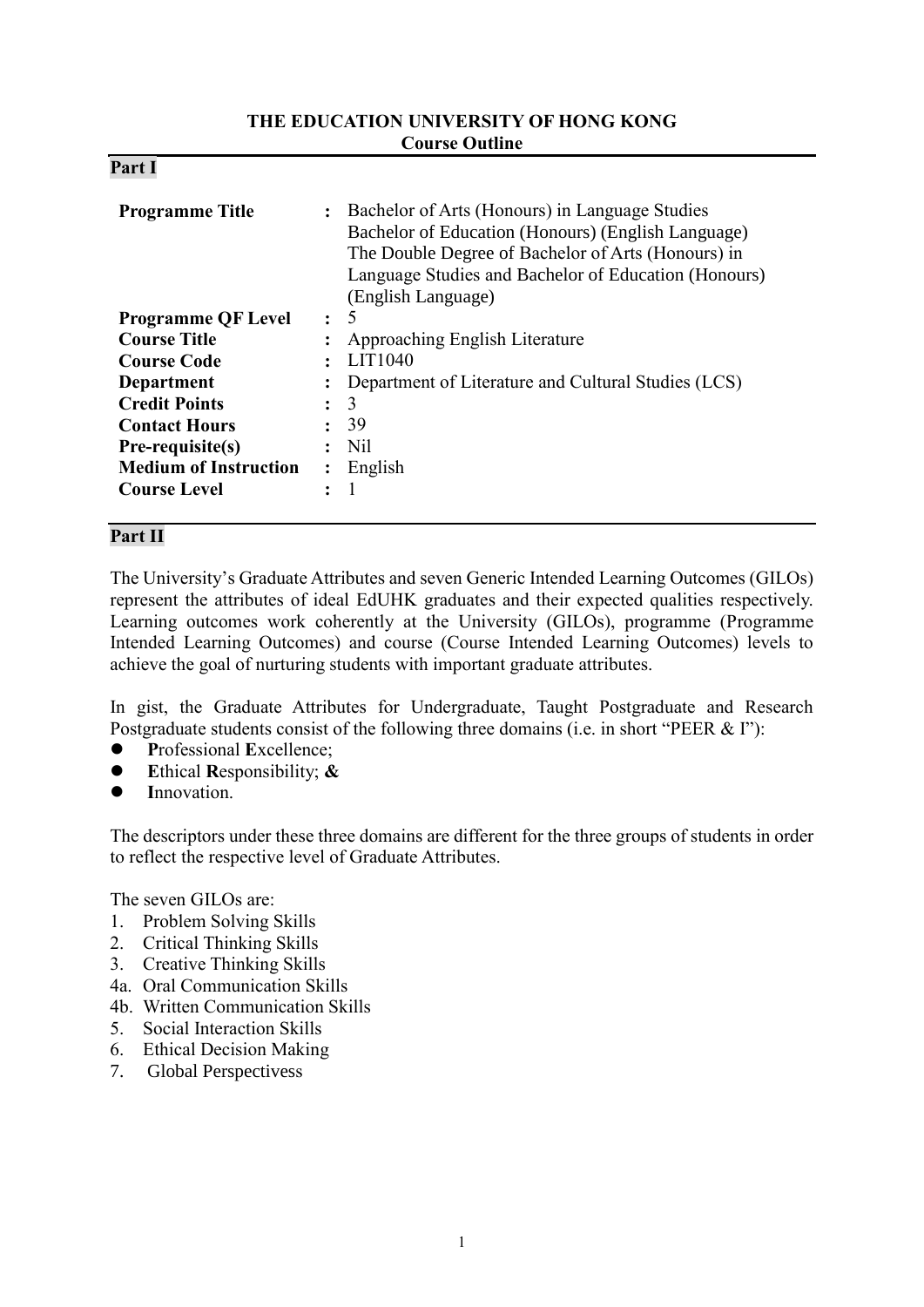#### **1. Course Synopsis**

This course provides an introduction to literary criticism. It offers students the critical tools they need to read poetry, drama and fiction effectively. They will move far beyond the sentence level to analyze and interpret larger chunks of text. Works will be chosen for their suitability in teaching the reading skills that constitute the target of the course, as well as for their literary quality.

# **2. Course Intended Learning Outcomes (CILOs)**

*Upon completion of this course, students will be able to:*

- $\text{CIIO}_1$  Recognize, define, and use in reading basic concepts associated with poetry, drama and fiction;
- CILO<sup>2</sup> Read, and offer an original interpretation of, works presented in the course; and
- CILO<sup>3</sup> Develop critical thinking skills through the analysis of complex literary texts.

# **3. Course Intended Language Learning Outcomes (CILLOs)**

*Upon completion of this course, students will be able to:*

| $CILLO1$ Demonstrate competence in reading different genres of literary works; and |
|------------------------------------------------------------------------------------|
| $CILLO2$ Demonstrate sensitivity to text features in writing.                      |

## **4. Content, CILOs, CILLOs and Teaching & Learning Activities**

| <b>Course Content</b> |                                                                                                                                                                                                                                                    | CILO <sub>s</sub> /<br><b>CILLOS</b>                      | <b>Suggested Teaching &amp;</b><br><b>Learning Activities</b>                     |
|-----------------------|----------------------------------------------------------------------------------------------------------------------------------------------------------------------------------------------------------------------------------------------------|-----------------------------------------------------------|-----------------------------------------------------------------------------------|
|                       | Core concepts as starting points for<br>the reading of poetry: Metre,<br>metaphor, simile, irony, poetic<br>form, thematic analysis following<br>the usage of individual words and<br>groups of words.                                             | $CLO_{1,2,3}$<br>CILLO <sub>1.2</sub>                     | Lecture, tutorial - Literature<br>Circles.                                        |
|                       | Core concepts as starting points for<br>the reading of fiction: Narrative<br>structure, setting, character,<br>organisation of time, organisation of<br>space, narrative point of view.                                                            | $CLO_{1,2,3}$<br>CILLO <sub>1.2</sub>                     | Lecture, tutorial – Literature<br>Circles, Group PowerPoint<br>Oral Presentation. |
|                       | Core concepts as starting points for<br>the reading of drama: Conventions<br>of dramatic writing, stage<br>terminology, visualising a play<br>based on a written text, tableau,<br>interaction of character, the nature<br>of the dramatic moment. | C <sub>L</sub> O <sub>L,2,3</sub><br>CILLO <sub>1,2</sub> | Lecture, tutorial – Role play.                                                    |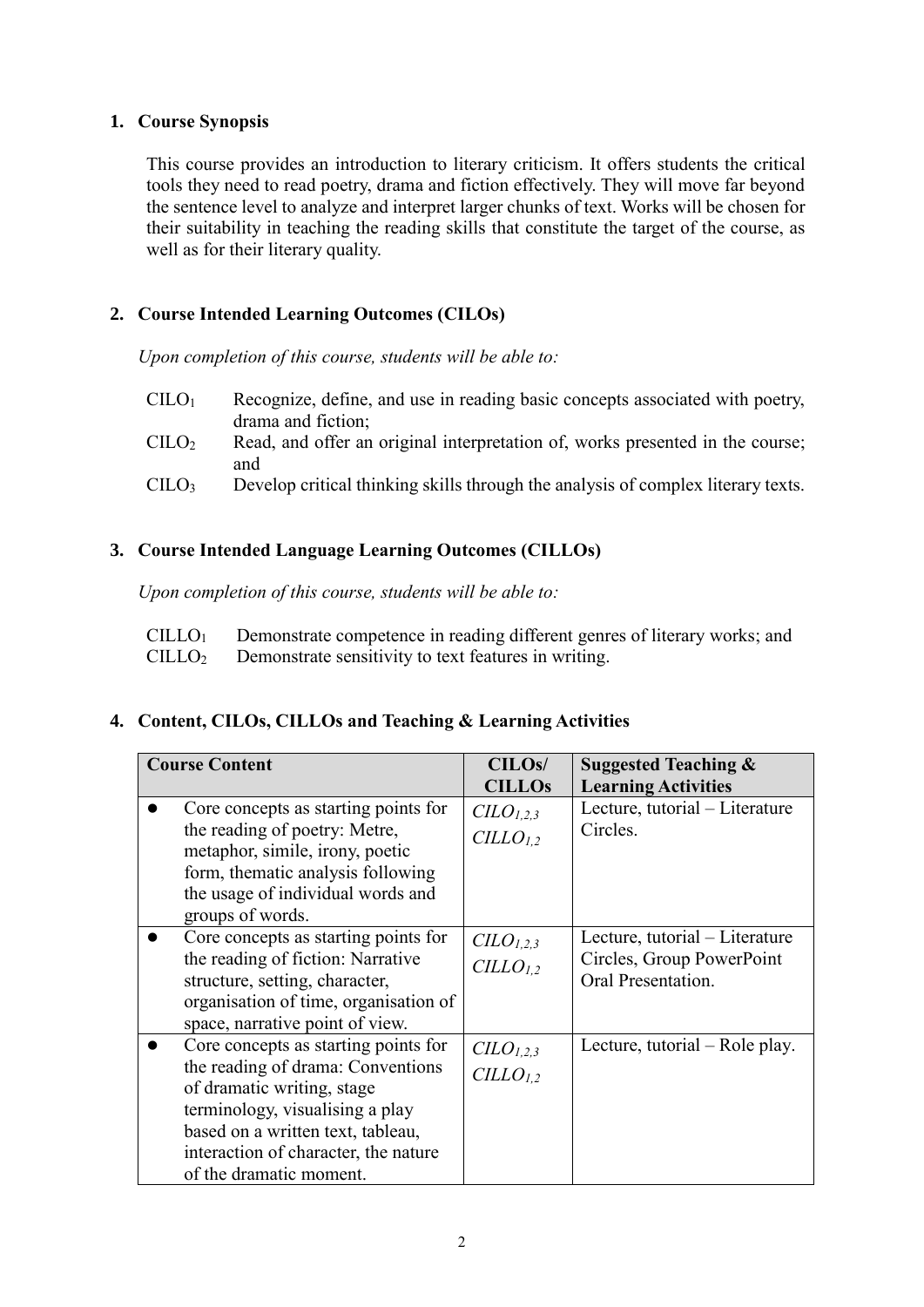| <b>Course Content</b>                                                                                                                                   | CILO <sub>s</sub> /<br><b>CILLOs</b>                        | <b>Suggested Teaching &amp;</b><br><b>Learning Activities</b> |
|---------------------------------------------------------------------------------------------------------------------------------------------------------|-------------------------------------------------------------|---------------------------------------------------------------|
| Philosophical considerations: how<br>the marks on the page produce<br>meaning, and how personal<br>interpretation is and is not limited<br>by the text. | CLO <sub>3</sub><br>CILLO <sub>1,2</sub><br>$(\text{etc.})$ | Lecture, tutorial – Literature<br>Circles.                    |

#### **Organisation**

The teaching method adopted for this course is a mixed mode of lecture and tutorial. There will be an hour of mass lecture where you will be introduced to key concepts and/or a broad framework for conducting textual analysis. You are encouraged to raise points and/or questions during the lecture in a collegial manner. It is hoped that this atmosphere of learning will foster critical enquiry and engagement rather than the traditional mode of "teacher talk". The lecture will be followed by two-hour tutorials where you will work in small groups called "Literature Circles". "Literature Circles" allow you to engage in exploratory talk around a text within a small group. In other words, this is a 'space' for you to try out the analytical vocabulary and models of critical reading introduced each week, question your colleagues' interpretations of a text, and unpack a text together. There will also be opportunities for you and your group to present your critical readings of a text to the class.

#### **5. Assessment**

|     | <b>Assessment Tasks</b>                          | Weighting | CILO <sub>s</sub> /               |
|-----|--------------------------------------------------|-----------|-----------------------------------|
|     |                                                  |           | <b>CILLOs</b>                     |
| (a) | Written Essay (around 1,200 words). This essay   | 40%       | CLO <sub>1,2,3</sub>              |
|     | takes the form of a poetry analysis. Discuss the |           | CILLO <sub>1,2</sub>              |
|     | poetic technique used in a selected poem and its |           |                                   |
|     | impact on your interpretation of it.             |           |                                   |
| (b) | Online Discussion. Compose two 150-word blog     | 10%       | C <sub>L</sub> O <sub>L,3</sub>   |
|     | posts about your reading in the course of the    |           | $CILLO_{1,2}$                     |
|     | semester and provide one answer to another       |           |                                   |
|     | student's post.                                  |           |                                   |
| (c) | Examination. Write two exam essays on topics to  | 50%       | C <sub>L</sub> O <sub>L,2,3</sub> |
|     | do with fiction and drama.                       |           | CILLO <sub>1,2</sub>              |
|     |                                                  |           | 'etc.                             |

## **6. Required Text(s)**

Required texts will vary year to year. Details will be provided.

## **7. Recommended Readings**

**Textbooks**: (by the order of relevance)

Abrams, M. H. (2005). *A Glossary of Literary Terms*. Boston: Thomson. (PN41.A184 2005).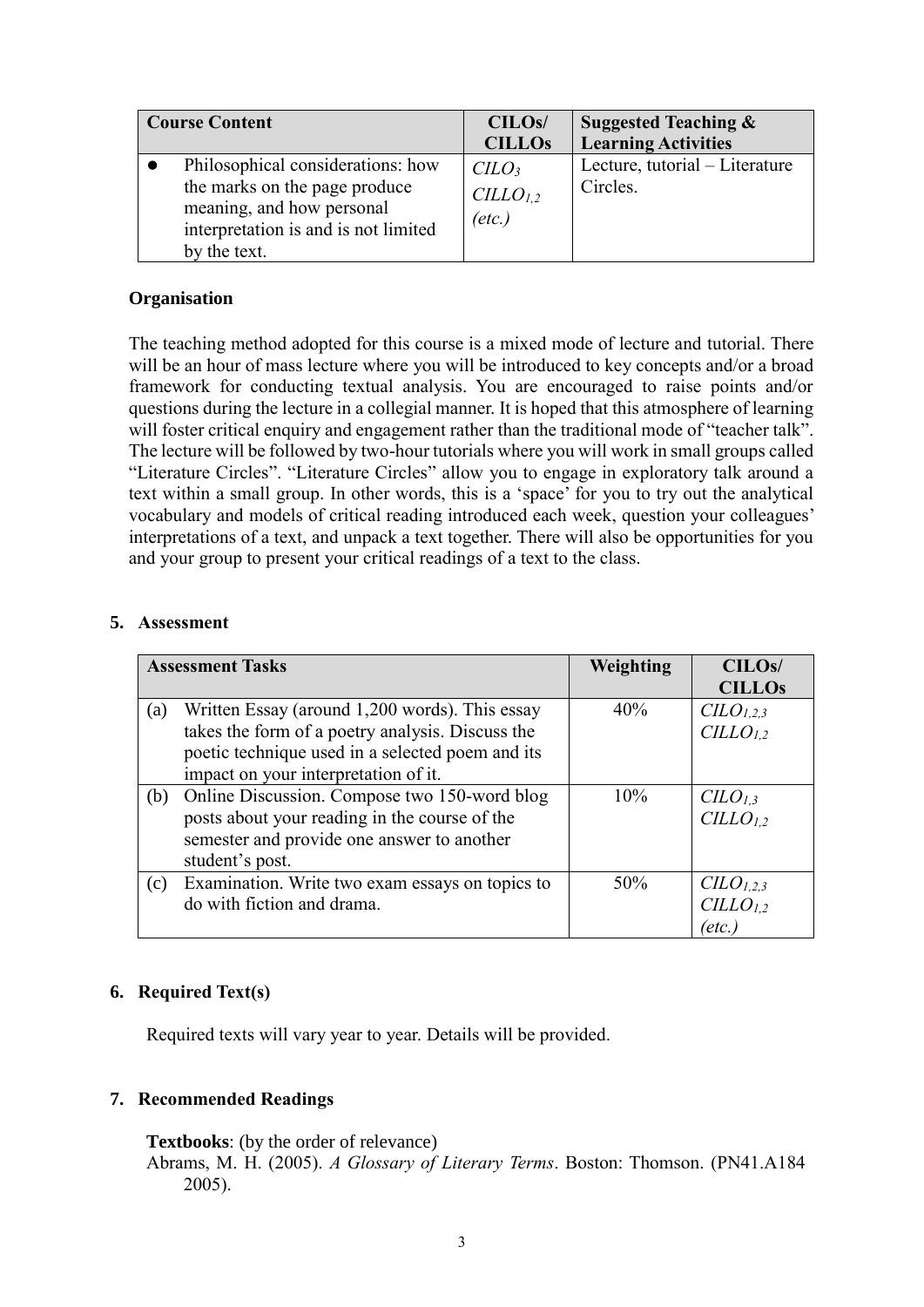[Brown, James S.](http://library.ied.edu.hk/search/aBrown%2C+James+S.%2C+1964-/abrown+james+s+1964/-2,-1,0,B/browse) (2005). *A Practical Introduction to Literary Study*. Upper Saddle River, N.J. : Pearson Prentice Hall. [\(PR21 .B76 2005\)](http://library.ied.edu.hk/search/cPR21+.B76+2005/cpr+++21+b76+2005/-2,-1,,E/browse).

- Cavanagh, D., et al. (2010). *The Edinburgh Introduction to Studying English Literature*. Edinburgh: Edinburgh University Press. (PR33.E35).
- Guerin, Wilfred L., et al. (2011). *A Handbook of Critical Approaches to Literature*. New York: Oxford University Press. (PN81.H26 2011).
- Guth, H. P. (2003). *Discovering Literature: Stories, Poems, Plays.* Prentice Hall. (PE1417.G866).
- Stanford, Judith A. (2006). *Responding to Literature: Stories, Poems, Plays and Essays.* Boston, Mass.: McGraw-Hill. (PE1417. R4745.2006).

**Anthologies**: (by the order of relevance)

- Barrie Wade (1988). *Into the Wind Contemporary Stories in English.* London: E J Arnold. [\(PR1309.S5 I67 1988\)](http://library.ied.edu.hk/search/cPR1309.S5+I67+1988/cpr+1309+s5+i67+1988/-2,-1,,E/browse).
- DiYanni, Robert (1989). *Reading Poetry: An Anthology of Poems.* NY: McGraw-Hill.(PE1127.P57R44).
- DiYanni, Robert (1990). *Reading Drama" An Anthology of Plays.* NY: McGraw-Hill.(PN6112.R43).
- DiYanni, Robert (1988), *Reading Fiction: An Anthology of Short Stories*. NY: McGraw-Hill (PE1127.S45D59).
- Jacobs, Richard (2001). *A Beginner's Guide to Critical Reading: An Anthology of Literary Texts.* London: Routledge. (PR83.J34.2001).
- Shackleton, Mark (1985). *Double Act: Ten One-Act Plays on Five Themes*. London: E Arnold.(PR1272.D68).

#### **Useful References on Poetry:**

Eagleton, T. (2007). *How to read a Poem*. Malden, MA: Blackwell (PR502.E3).

- Kennedy, X. J. & Gioia, Dana. (2005). *An Introduction to Poetry*. New York: Longman, Pearson. (PN1042.K39).
- Miller, Lindy. (2002) *Mastering Practical Criticism*. New York: Palgrave. (PN81.M55)
- Peck, John & Coyle, Martin. (1995). *Practical Criticism*. Basingstoke, Hampshire: Macmillan.(PN1031.P43).
- Polonsky, Marc. (1998). *The Poetry Reader's Toolkit: A Guide to reading and understanding Poetry*. Lincolnwood, ILL: NTC Pub Group. (PN1042.P58).

#### **Useful References on Drama:**

Burton, Bruce. (2004). *Creating Drama*. Melbourne: Pearson. (PN1655.B87).

- Lennard, John & Luckhurst, Mary. (2002). *The Drama Handbook: A Guide to Reading Plays*. Oxford: Oxford University Press. (PN1655.L46).
- Peck, John & Coyle, Martin. (1995). *Practical Criticism*. Basingstoke, Hampshire: Macmillan.(PN1031.P43).
- Pickering, Kenneth. (2003). *Studying Modern Drama*. New York: Palgrave. (PN1701.P53).
- Rush, David. (2005). *A Student Guide to Play Analysis*. Carbondale, Southern Illinois University Press (PN1707.R77).

Sanger, Keith. (2001). *The Language of Drama*. London: Routledge (PN1631.S26).

#### **Useful References on Short Story/Novel:**

Chatman, Seymour. (1978). *Story and Discourse*. Ithaca: Cornell UP [\(NX650.N37C45\)](http://linc.nus.edu.sg/search/tStory+and+Discourse/tstory+and+discourse/1,2,2,B/frameset&FF=tstory+and+discourse+narrative+structure+in+fiction+and+film&1,1,)